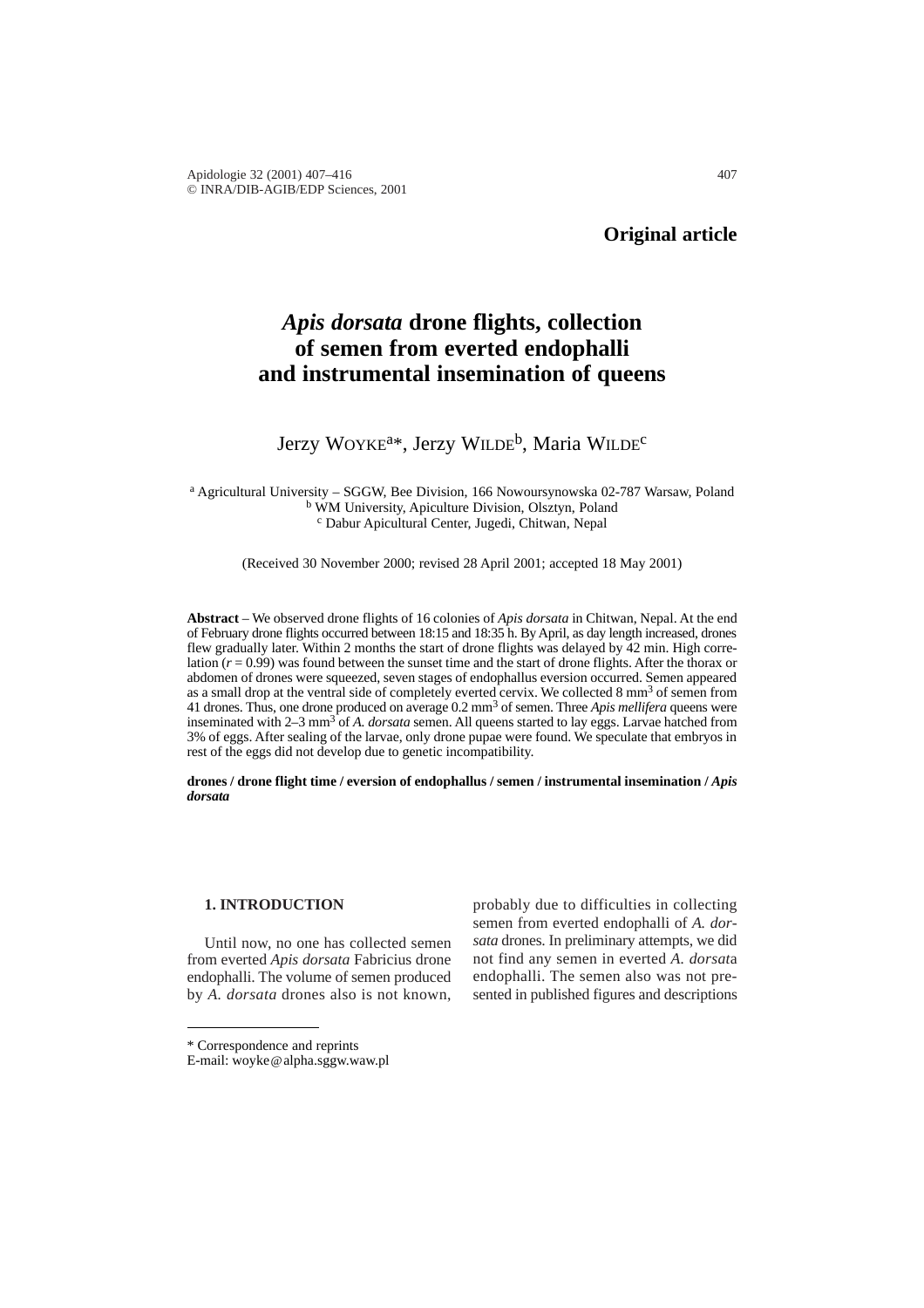of everted *A. dorsata* endophalli (Simpson, 1970; Koeniger et al*.,* 1990). We think that the difficulties in collecting *A. dorsata* semen are due to the lack of the knowledge of the eversion process of *A. dorsata* endophallus, and the phenomena occurring during that process.

The eversion process of *A. mellifera* L. endophalli was described by Woyke (1955, 1958) and Woyke and Ruttner (1958) and of *A. cerana* by Ruttner et al*.* (1973).

If the appearance of semen during the eversion of *A. dorsata* endophalli was known, the semen could be collected and measured. It could be used in homo- or heterospecific instrumental inseminations. Heterospecific instrumental inseminations of *Apis* species were initiated by Woyke (1973). He collected the semen from everted drone endophalli and inseminated both *A. cerana indica* and *A. mellifera* with heterospecific semen. Ruttner and Maul (1983) also inseminated both *A. mellifera* and *A. cerana* with heterospecific semen. Woyke (1993) inseminated *A. florea* queens with *A. mellifera* semen. Koeniger et al. (1996) did not collect the semen from drone endophalli but from the *vesiculae seminale*s and inseminated both *A. cerana* and *A. koschevnikovi* with heterospecific semen and *A. koschevnikovi* queens with *A. dorsata* semen. In all those crosses, the semen of one species entered the queen spermatheca of the other species. Ruttner and Maul (1983) showed that the spermatozoa were able to fertilize the eggs. However, the embryo did not develop. Koeniger et al. (1998) reported on hybrids obtained from crosses between the closely related *A. cerana* and *A. koschevnikovi*.

We observed drone flights and investigated the eversion process of *A. dorsata* endophallus, to find out how to collect the semen, and to measure the volume of semen ejaculated. We also inseminated *A. mellifera* queens with the semen of *A. dorsata* drones.

## **2. MATERIALS AND METHODS**

The investigation on the eversion of *A. dorsata* endophalli was started by Woyke in the Central Bee Research Institute in Poona, India in 1973/1974, continued in the Bee Biology Research Unit, Chulalongkorn University in Bangkok, Thaïland in 1992 and followed in the Bee Division of the Agricultural University, Warsaw, Poland. We conducted investigations in Dabur Apicultural Center, Jugedi, Chitwan, Nepal in 1999. The investigations on drone flights and semen collection were conducted in the Institute of Agriculture and Animal Science of Tribhouven University in Rampur (latitude 28°46' North, longitude 84°21' East).

## **2.1. Time of drone flights**

Drone flights of 16 colonies were observed. The nests were 4–5 m above the ground in windows and under roof of a building. One person observed drone flights from the ground through binoculars ( $12 \times$ 50 Zenith). This person walked along the building from one end to the other, which took 30 s to 1 min. A second person made close up observations of one nest through a window, from a distance of 25–50 cm. The local time was  $+ 6:15$  h GMT. The sunset time was determined by data presented by CNN for Pokhara (www.cnn.com/ WEATHER/as/Nepal/PokharaVNPK.html) (lat. 28°55' N., long. 84°00' E.). Since Rampur is 0°09' South and 0°21' East of Pokhara, the sunset occurs here 1:24 min earlier.

#### **2.2. Eversion of the endophallus and collection of semen**

*A. dorsata* drones of various ages were examined. Endophallus eversion of hundreds of drones was investigated. To investigate the eversion process, the drone thorax or abdomen was gradually squeezed. Endophalli under full internal pressure were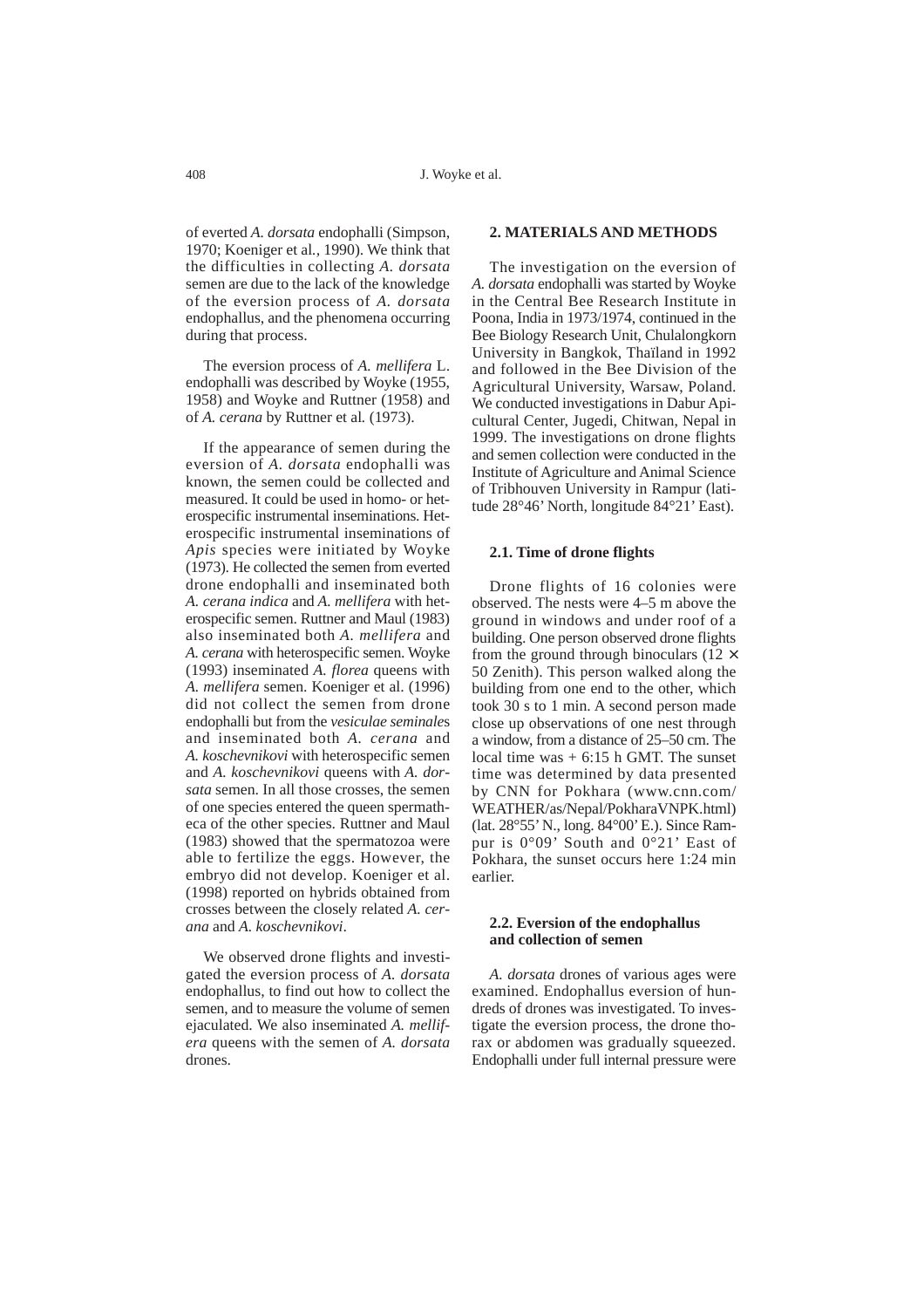examined under a stereomicroscope, and were drawn with the aid of a Nikon drawing apparatus. The drawings were scanned into a computer and were elaborated with Corel-DRAW<sup>©</sup> 9.0 software.

Semen was collected from drones caught during their flights at dusk. The drone thorax or abdomen was squeezed and the pressure was gradually increased. The stage at which the semen appeared outside the everted endophallus was recorded, as well as the number of drones ejaculating the semen. The semen was collected in calibrated tip of the syringe for instrumental insemination. Results of two trials, one consisting of 70 drones and the other of 90 drones are presented here.

#### **2.3. Instrumental insemination of queens**

Three *A. mellifera* queens were inseminated with the semen of *A. dorsata* drones. The queens were maintained in populous mating nuclei with three trapezoid combs  $13 \times 9 \times 8$  cm. The nuclei were periodically reinforced with sealed brood from other nuclei. Queen excluders were attached to the entrances to prevent natural matings of queens. Egg laying of the queens was noted and the presence or absence of larvae were checked in weekly intervals. The few larvae that hatched were allowed to develop into pupae.

#### **3. RESULTS**

## **3.1. Time of drone flights**

Drones flew from all 16 colonies. The characteristic "wuum" sound was audible. However, due to distance and lack of sunlight, it was difficult to determine the exact time of the beginning and especially the end of flights of particular colonies. Drones flew from all colonies at dusk, but those from some colonies started or ended the flights a few (2–3) minutes earlier or later. Table I shows the results of the colony observed at close range. At the end of February drone flights occurred between 18:15 and 18:35 h. and lasted 20 min. As the time passed and day length increased, drones flew gradually later. At the end of April, drones flew between 18:57 and 19:17 h. Thus, within 2 months, the start of drone flights was delayed by 42 min. The duration of flights oscillated between 20 to 21 min.

Table I shows that the sunset in Rampur on 24 February occurred at 18:19 h and on 27 April at 18:55 h, which is 36 min later. A high correlation was found between sunset time and the start of drone flights  $(r^2 = 0.989, p = 0.0002)$ . At the time of

**Table I.** Flights of *Apis dorsata* drones from one colony observed at close range in Rampur, Chitwan, Nepal, 1999.

| Date      | Flight time<br>h | Duration<br>m <sub>1</sub> n | Sunset<br>h | $Diff.*$<br>min | h    | Sunrise Day length<br>h |
|-----------|------------------|------------------------------|-------------|-----------------|------|-------------------------|
| Feb. 24   | 18:15–18:35      | 20                           | 18:19       | 4               | 6:52 | 11:27                   |
| March 27  | 18:37-18:58      | 21                           | 18:38       |                 | 6:19 | 12:25                   |
| April 2   | 18:40-19:00      | 20                           | 18:41       |                 | 6:12 | 12:29                   |
| April 12  | 18:42–19:03      | 21                           | 18:47       | 5               | 6:01 | 12:46                   |
| April 20  | 18:50-19:10      | 20                           | 18:51       |                 | 5:54 | 12:57                   |
| April 27  | 18:57-19:17      | 20                           | 18:55       | $-2$            | 5:47 | 13:08                   |
| $Diff.**$ | $0:42-0:42$      |                              | 0:36        |                 | 1:05 | 1:41                    |

\* Difference between sunset time and start of drone flights.

\*\* Difference between data concerning February 24 and April 27.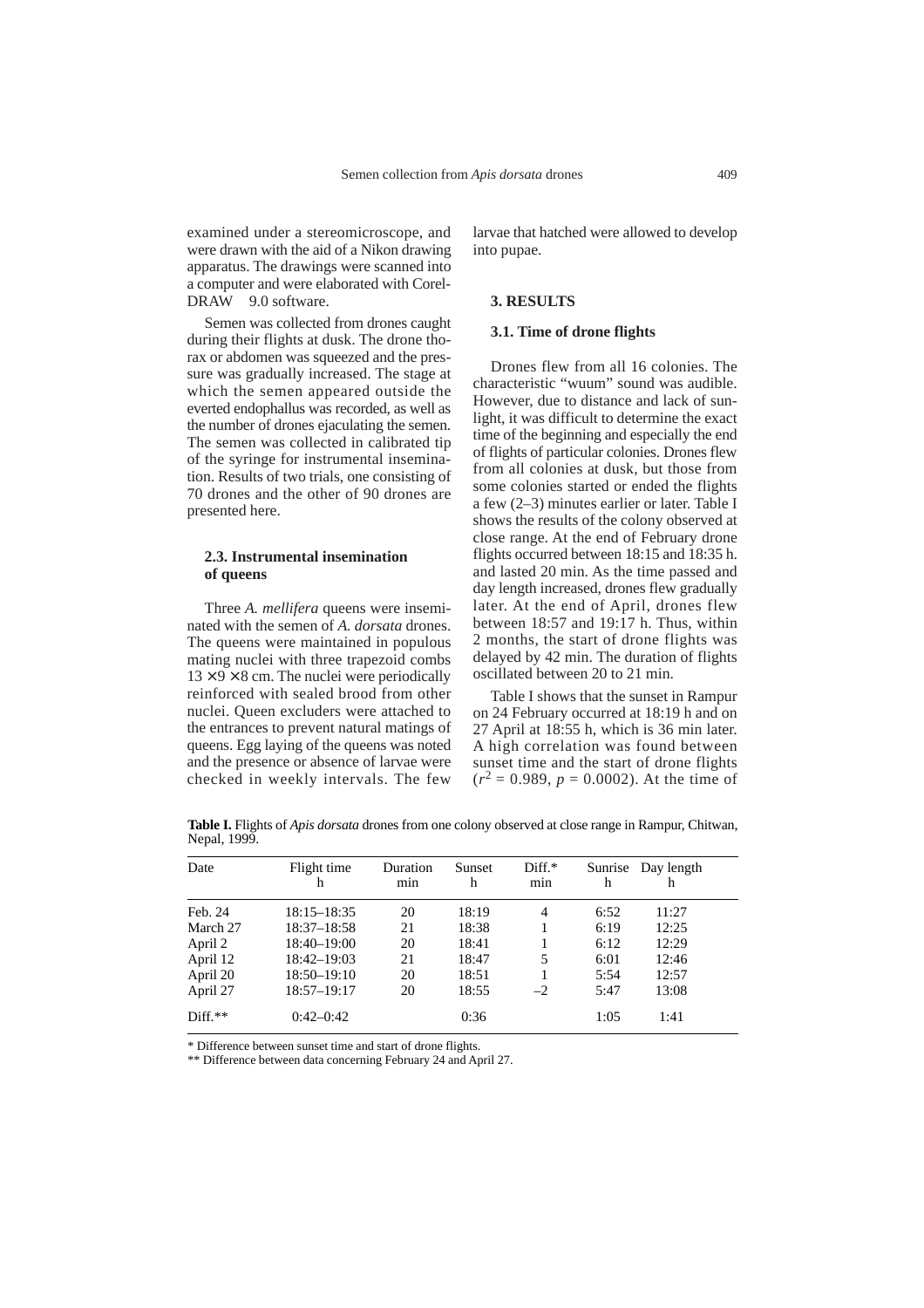investigation, a delay of sunset by 1 min was related with a delay of drone flights by 1:06 min. On average, the drones started to fly 1:40 min before the sunset time. However, variation was found from 5 min before to 2 min after the sunset time.

24 February was 11:27 h long, and 27 April was 13:08 h, a difference of 1:41 h. High correlation was found between the length of the day and the start time of drone flights ( $r^2 = 0.988$ ,  $p = 0.0002$ ). In addition,

there was a high negative correlation between sunrise time and the start of drone flight ( $r^2 = -0.987$ ,  $p = 0,0003$ ). Acceleration of sunrise by 1 m was related with 36 s delay of the start of drone flights.

#### **3.2. Eversion of the endophallus and collection of semen**

After the thorax of a drone was squeezed, one of the three phenomena occurred:



**Figure 1.** Lateral view of seven stages (1–7) of eversion of the drone endophallus of *Apis dorsata*.  $S$  – semen.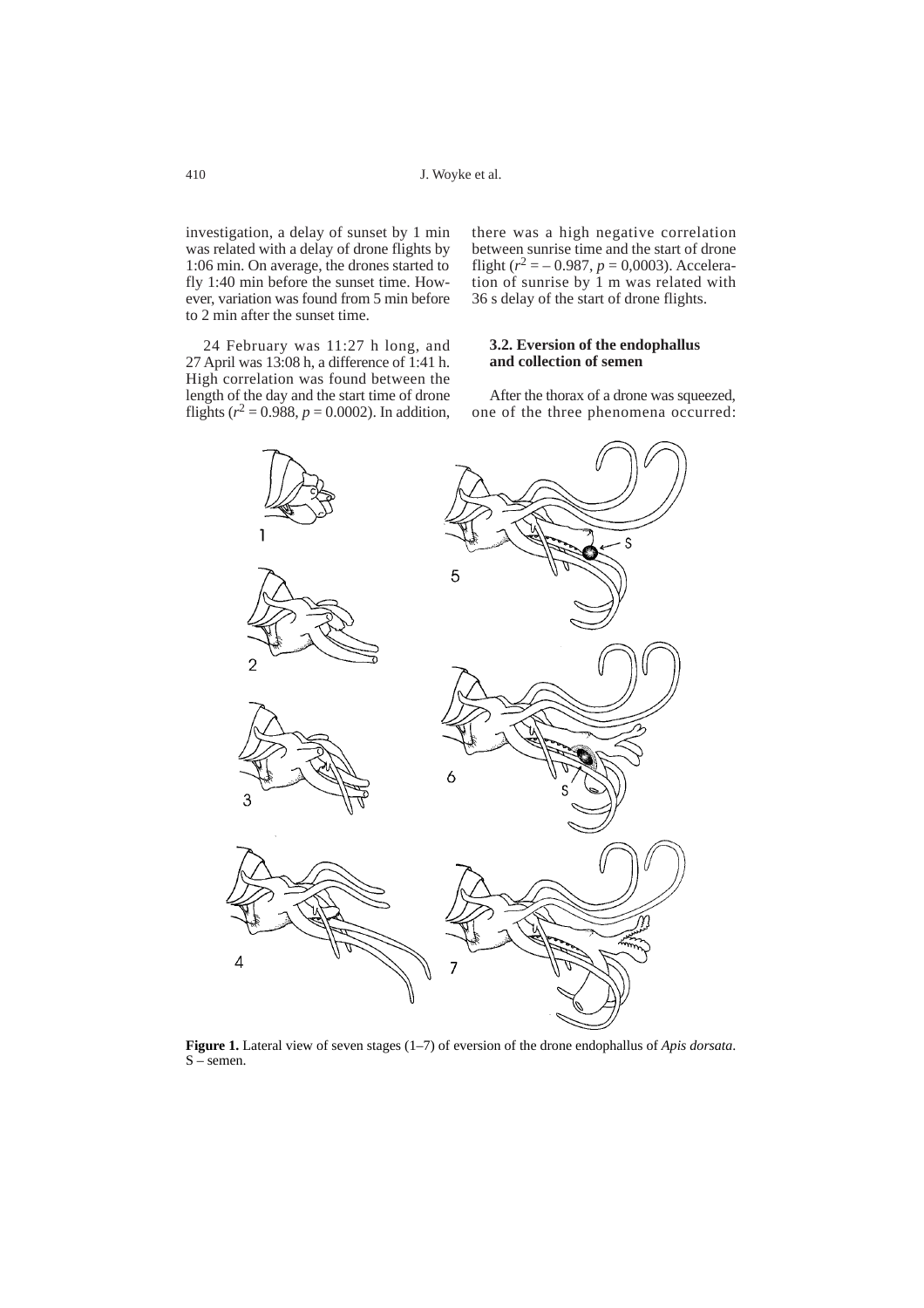(1) no eversion of endophalli, (2) partial eversion, or (3) complete or almost complete eversion of endophalli.

When the abdomen of a drone, which did not evert the endophallus, was squeezed from both sides, the vestibulum with rudiments of all cornua appeared at first (Fig. 1.1). Next the eversion continued through two stages (no. 2 and 3) in which the eversion of the cornua proceeded. The eversion stopped at the stage of partial eversion (Fig. 1.4) At this stage the dorsal and medial cornua had everted completely, the ventral cornua everted almost completely, and the lateral ones everted to about half their length. Quite high pressure was required to induce eversion of the cervix (Fig. 1.5). At this stage all the cornua had everted completely. This stage was followed by almost complete eversion of the endophallus (Fig. 1.6). Again, increased pressure was required to induce completely eversion of the endophallus with the bulbus everted completely and fimbria visible on the fimbriate lobe (Fig. 1.7). No semen appeared during the process of eversion in this group of drones.

Semen appeared in drones, which, after the thorax was squeezed, suddenly everted the endophallus to the partially everted stage. (Fig. 1.4). Out of 70 drones whose thorax was squeezed, this phenomenon occurred only in 8 (11%). A very careful increase of pressure was required to evoke complete eversion of the endophallus cervix. A small drop of creamy semen appeared at the analventral edge of the cervix (Fig. 1.5 S). If the increase of pressure was not controlled adequately, the next stage of almost completely eversion occurred (Fig. 1.6). In this case, the semen was found on a layer of white mucous located at the ventral side of the endophallus, in an area between the end of the cervix and the beginning of the bulbus (Fig. 1.6 S).

Semen was found also in 3 (4%) out of 70 drones which everted the endophallus almost completely or completely after their thorax was squeezed. The semen was

located in the same place as described above (Fig. 1.6 S). Thus out of 70 drones whose thoraces were squeezed, only 11 (15.7%) everted the endophallus partly or almost completely, and, it was possible to collect the semen from them. Together,  $2 \text{ mm}^3$  of semen was collected from those 11 drones. Thus, one drone supplied on average  $0.2 \text{ mm}^3$  of semen.

A very high proportion (84%) of drones failed to ejaculate semen during lateral squeezing of the abdomen. We undertook different efforts to increase the proportion of drones ejaculating the semen. We found that after the abdomen was pushed in the anal direction, instead of being squeezed sideways, some drones everted the endophallus suddenly up to the partly everted stage. Further increase of abdominal pressure resulted in complete eversion of the cervix with a drop of semen on its end (Fig. 1.5). This way, out of the next series of 90 drones, we were able to collect the semen from a total number of 30 (33%) drones.

In the case when individual drones produced a small amount of semen, relatively large amounts adhered to the inside syringe wall on either end of the semen cylinder. This amount could not be measured, and consequently the measured volume of semen from individual drones is inaccurate. When semen from several drones was collected together, the adhering amount outside the semen cylinder was small relative to the larger volume of semen. Consequently, the mean volume collected from multiple drones was more accurate. Therefore, we measured the volume "step by step" during the whole process of semen collection from all those drones. We collected 2 mm<sup>3</sup> of semen from the first 10 drones. Continuing the collection into the same syringe tip, we accumulated 4 mm3 from 20 drones and further collection resulted in  $6 \text{ mm}^3$  of semen from the total number of the 30 drones.

Together in both trials, we collected  $2 + 6 = 8$  mm<sup>3</sup> of semen from  $11 + 30 =$ 41 drones. Thus, one drone produced on average  $0.2$  mm<sup>3</sup> of semen.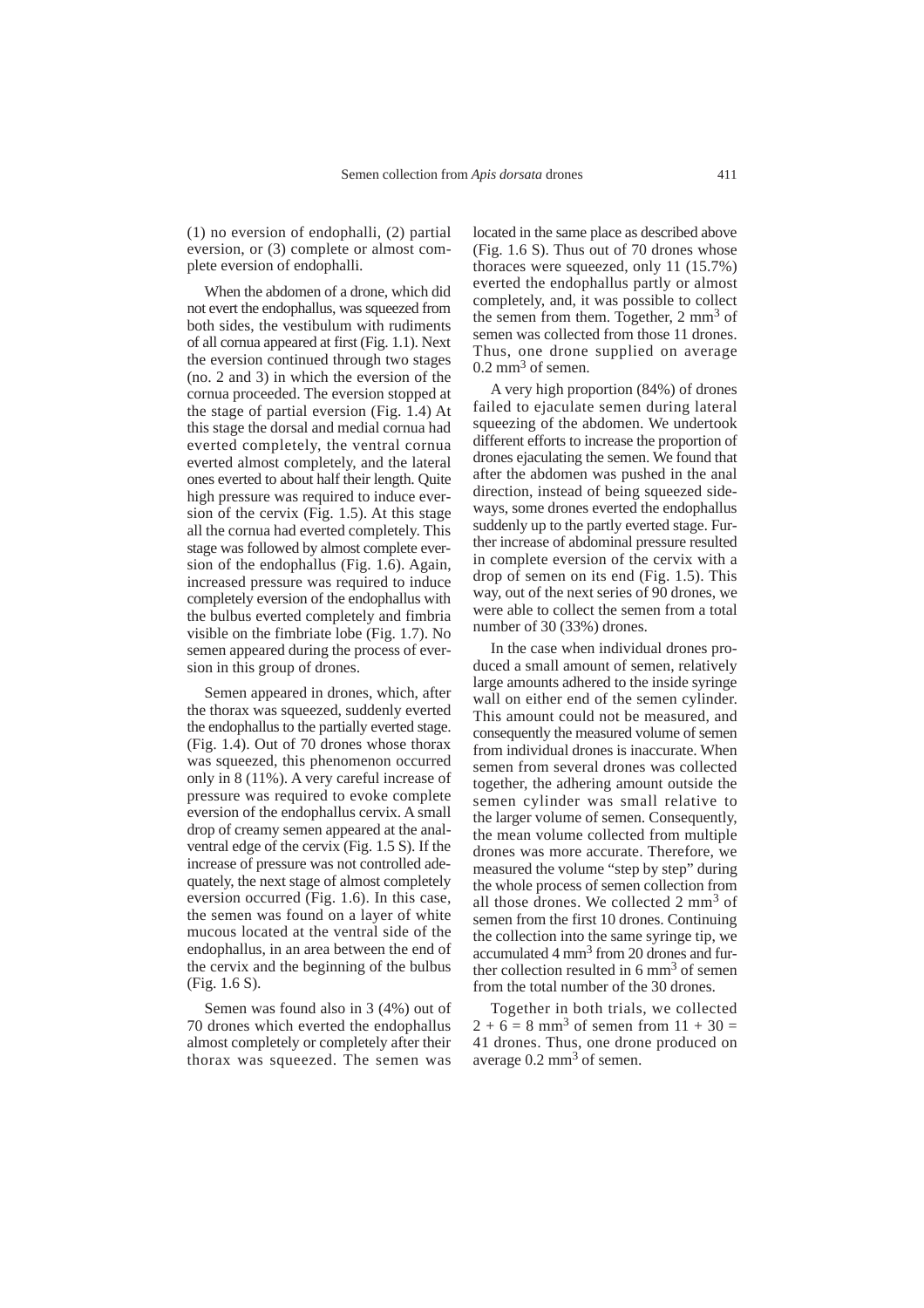## **3.3. Instrumental insemination of queens**

Three *A. mellifera* queens were inseminated with semen of *A. dorsata* drones. One queen was inseminated with 2 mm<sup>3</sup> of semen and two with  $3 \text{ mm}^3$ . All queens started to lay eggs several days after insemination. Weekly examinations revealed eggs present in the central comb of the nucleus within an elliptical area of  $8 \times 5$  cm. About 250 eggs were present on both sides of the comb. One queen survived 35 days, the second 100 days, and the third one 130 days. Together 750, 3000 and 4000 of eggs of the three respective queens were examined. About 3% of eggs hatched. Thorough examinations revealed 3 to 5 larvae within the 125 eggs present on each comb side. After the brood cells were sealed, only protruding cappings were present, and examination of the contents revealed drone pupae. Five combs (1, 2 and 2 from the respective queens) containing about 250 eggs each, were put in an incubator (34 °C, 90% RH) and again about 3% of eggs hatched.

#### **4. DISCUSSION**

*A. dorsata* drones fly at dusk between 18:00 and 18:45 h. The flight period of 7 colonies ranged over 45 min counted on 9 days. 90% of flights occurred within 30 min (Koeniger and Wijayagunasekera, 1976; Koeniger et al., 1988). Flight duration of drones from individual colonies lasted on avg. 24.0 or 25.6 min (Tan et al., 1999)*.* This duration is similar to the 20–21 min period presented in this paper.

Drone flights were observed over 9 days (Koeniger and Wijayagunasekera, 1976); 2 days (Koeniger et al., 1988), 4 days (Rinderer et al., 1993); 5 days (Tan et al., 1999) or 10 days (Koeniger et al., 1994). We observed drone flights over 2 months, which enabled us to detect changes in the start of drone flights relative to the progress of the season and increase in daylength.

Previous investigations on *A. dorsata* drone flights were conducted in lower latitudes: Sri Lanka 8°, Sabah 5°, Thailand 12°, and Vietnam 14°. In those places the day length is about 12 h, with only slight changes during the year. We observed drone flights at high latitude of 28°46', at the northern border of *A. dorsata* distribution where the changes of day length are much larger.

For the first time, we compared the beginning of drone flight with exactly determined time of sunset. Thus, we were able established high correlations between the beginning of drone flights and sunset time, sunrise time, and length of day. The flight period was delayed 42 min over two months as daylength increased. This finding has not been reported previously. Although Koeniger et al. (1994) did not specifically mention this phenomenon, the same conclusion can be drawn from their data, according to which the drones flew on 1 January between 18:27–18:40, and on 14 January between 18:30–18:52.

When semen was collected from *A. dorsata* it appeared on the ventral edge of the completely everted cervix of the endophallus. In contrast, semen appears at the anal dorsal edge in *A. mellifera* (Woyke, 1955; Woyke, 1958) and *A. cerana* (Ruttner et al., 1973). The volume of semen produced by one *A. dorsata* drone has not been measured previously. It is interesting to note that the big *A. dorsata* drone produced only  $0.2$  mm<sup>3</sup> of semen. This amount is much smaller than the  $1.2 \text{ mm}^3$  of semen produced by *A. mellifera* drones (Woyke, 1960). This amount is similar to the  $0.16$  mm<sup>3</sup> (Woyke, 1973) or 0.21 mm<sup>3</sup> (Woyke, 1975) of semen produced by the much smaller *A. cerana* drone. This small volume of *A. dorsata* semen corresponds to the low number of spermatozoa found previously in the *vesiculae seminales* of *A. dorsata* drones:  $2.46 \times 10^6$  (*n* = 5) (Koeniger et al., 1990) or  $1.24 \times 10^6$  ( $n = 31$ ) (Tan et al., 1999). The number of spermatozoa in *A. dorsata* is higher than the  $0.93 \times 10^6$  spermatozoa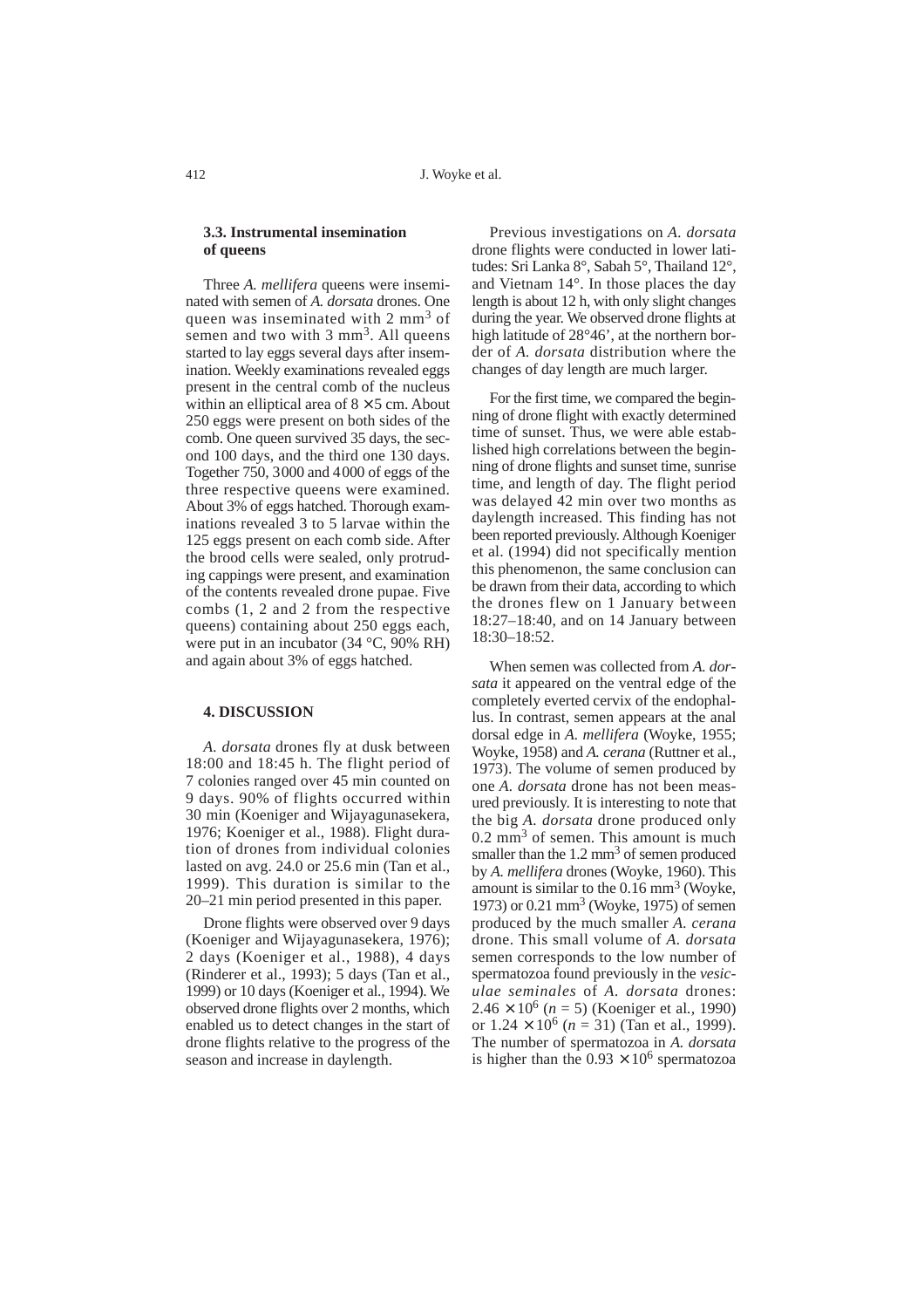produce by *A. cerana* drones (Ruttner et al., 1973), but much lower than the  $11 \times 10^6$ produced by *A. mellifera* drones (Woyke, 1960).

The concentration of spermatozoa in 1 µl of *A. dorsata* semen from everted endophalli (but not from *vesiculae seminales*) would be  $2.46 \times 10^6$  / 0.2 =  $12.3 \times 10^6$  for data presented by Koeniger et al*.* (1990) and  $1.24 \times 10^6$  /  $0.2 = 6.2 \times 10^6$  for presented by Tan et al. (1999). The latter figure is closer to the  $7.7 \times 10^6$  spermatozoa concentration in *A. mellifera* semen (Woyke, 1960).

It is well known that semen of one *Apis* species enters into the spermathecae of other species (Woyke, 1973; Ruttner and Maul, 1983; Woyke, 1993; Koeniger et al., 1996). According to Ruttner and Maul (1983, p. 317), "Heterospecific insemination is as efficient as homospecific". According to Koeniger et al. (1996, p. 304), "the two queens inseminated heterospecifically with *A. dorsata* semen had spermatozoa in their spermatheca. In all experiments heterospecific spermatozoa were stored in the spermathecae. It seems that the physiology of sperm storage is similar for all *Apis* species even within the less related open nesting *A. dorsata*". Thus, there is no reason to doubt that *A. dorsata* spermatozoa entered the spermathecae of queens inseminated by us. In our investigations most eggs (97%) did not hatch. This percentage is similar to the 92% of fertilized eggs deposited by heterospecifically inseminated queens (Ruttner and Maul, 1983). Thus the explanation may be similar. Our results suggest that the eggs were fertilized, but due to genetic incompatibility the embryos did not develop and consequently the eggs did not hatch.

#### **ACKNOWLEDGEMENTS**

The senior author would like to express sincere thanks to Dr. R.P. Phadke and Dr. K.K. Kshirsagar, Central Bee Research Institute, Pune, India, and Dr. S. Wongsiri, Chulalongkorn University, Bangkok, Thailand. Our special thanks

are due to the chairman of the Dabur Company Mr. A.C. Burman for providing us the facilities to conduct these investigations in Nepal. We thank also M. Sci Robert Kolasiński for his initiative to conduct research investigations in Nepal, and for his interest and help, and Mr. K.M. Neupane for his help in the access to *A. dorsata* colonies.

**Résumé – Les vols des mâles d'***Apis dorsata***, prélèvement de sperme dans l'endophallus en éversion et insémination artificielle des reines.** Jusqu'à présent personne n'a prélevé de sperme dans l'endophallus en éversion des mâles d'*Apis dorsata*. Le volume de sperme produit est également inconnu, vraisemblablement par méconnaissance du processus d'éversion de l'endophallus. À Rampur (Népal), nous avons observé les vols de mâles de 16 colonies d'*A. dorsata*, étudié le processus d'éversion de l'endophallus et trouvé le moyen de prélever du sperme et de mesurer le volume de sperme injecté lors de l'accouplement. Nous avons également inséminé des reines d'*A. mellifera* avec du sperme de mâles d'*A. dorsata* afin de déterminer l'intercompatibilité entre ces deux espèces. Le tableau I montre qu'à la fin de février les vols des mâles avaient lieu entre 18 h 15 et 18 h 35. Au fur-et-à-mesure que le printemps avançait et que la longueur du jour augmentait, les mâles s'envolaient plus tard. Une corrélation élevée (*r* = 0,99) a été trouvée entre l'heure du coucher du soleil et le début de l'envol des mâles. En deux mois, le début de l'envol des mâles a reculé de 42 min. L'éversion de l'endophallus de centaines de mâles a été étudiée. Les mâles ont été capturés à la tombée de la nuit. Une pression croissante a été appliquée sur le thorax et l'abdomen des mâles. Le sperme a été récolté dans l'extrémité calibrée d'une seringue pour insémination artificielle. Après avoir pressé le thorax des mâles, nous avons observé l'un des trois phénomènes suivants : (i) pas d'éversion de l'endophallus, ( ii) éversion partielle, (iii) éversion presque complète. Lorsque l'abdomen des mâles, dont l'endophallus ne s'était pas retourné, était pressé des deux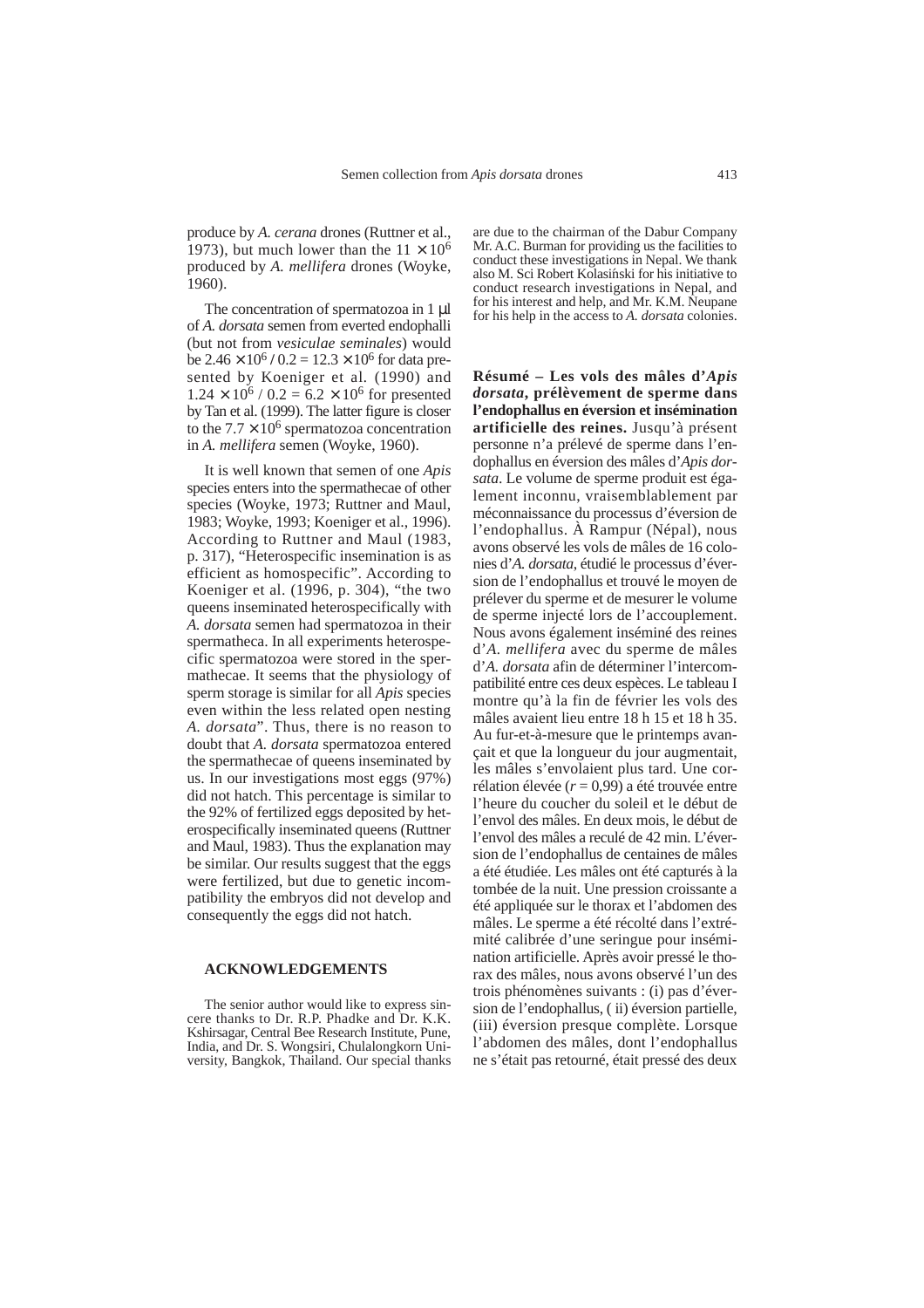côtés, le vestibulum apparaissait d'abord avec des rudiments des cornules (Fig. 1.1). Puis l'éversion se poursuivait jusqu'au stade d'éversion partielle (Fig. 1.4). Une augmentation de la pression provoquait l'éversion brutale du cervix (le « cou » de l'endophallus) (Fig. 1.5). Ce stade était suivi par l'éversion presque complète de l'endophallus (Fig. 1.6). Une pression encore plus forte était nécessaire pour obtenir l'éversion complète (Fig. 1.7). Le sperme apparaissait chez les mâles qui, suite à la pression exercée sur leur thorax, renversaient soudainement l'endophallus jusqu'au stade d'éversion partielle (Fig. 1.4). Le phénomène n'est survenu que chez huit (11 %) des 70 mâles dont le thorax avait été pressé. Une augmentation très prudente de la pression était nécessaire pour obtenir l'éversion complète du cervix de l'endophallus. Une gouttelette de sperme crémeux apparaissait alors à son extrémité (Fig. 1.5 S). Le sperme est également apparu chez 3 (4 %) des 70 mâles qui avaient presque complètement ou complètement retourné leur endophallus après pression sur le thorax. Dans ce cas le sperme a été trouvé sur une couche de mucus blanc située sur la face ventrale de l'extrémité du cervix (Fig. 1.6 S). Nous n'avons donc pu prélever du sperme que chez 11 (15,7 %) des 70 mâles étudiés. Au total 2 mm<sup>3</sup> de sperme ont été récoltés. Donc un mâle a fourni en moyenne 0,2 mm3 de sperme. Lorsque l'abdomen était pressé en direction de l'anus au lieu de l'être sur les côtés, certains mâles retournaient brusquement leur endophallus jusqu'au stade d'éversion complète. Une pression plus forte provoquait l'éversion complète du cervix avec une goutte de sperme à son extrémité (Fig. 1.5 S). De cette façon, sur une nouvelle série de 90 mâles, nous avons récolté 6 mm<sup>3</sup> de sperme provenant de 30 (33 %) mâles. Sur l'ensemble des deux expériences, nous avons récolté 8 mm3 de sperme provenant de 41 mâles. Ainsi un mâle a produit en moyenne 0,2 mm<sup>3</sup> de sperme. Trois reines d'*A*. *mellifera* ont été inséminées avec 2–3 mm<sup>3</sup> de sperme d'*A. dorsata*. Toutes

les reines se sont mises à pondre quelques jours après l'insémination. Nous avons examiné un total de 7 750 œufs. Trois pour cent des œufs ont éclos et donné des larves. L'operculation du couvain a montré qu'il n'y avait que des nymphes de mâles (cellules à l'opercule bombé). Les données suggèrent que le sperme a probablement pénétré dans la spermathèque et que les œufs ont été fécondés de façon hétérospécifique (par des mâles d'une espèce différente). Mais nous pensons que pour des raisons d'incompatibilité génétique les embryons ne se sont pas développés et que les œufs n'ont donc pas éclos.

*Apis dorsata* **/ comportement de vol / mâle / éversion de l'endophallus / sperme / insémination artificielle hétérospécifique**

Zusammenfassung – Flüge von *Apis dorsata* **Drohnen, Gewinnung von Sperma von ausgestülpten Endophalli und instrumentelle Besamung von Königinnen.** Bisher hat noch niemand Sperma von ausgestülpten Endophallen von *Apis dorsata* Drohnen gesammelt. Die Spermamenge, die von einem *A. dorsata* Drohn produziert wird, ist ebenfalls nicht bekannt, da der Eversionsprozess des Endophallus nicht bekannt ist. Wir beobachteten den Flug der *A. dorsata* Drohnen und untersuchten den Eversionsprozess, um eine Möglichkeit der Spermagewinnung zu finden und die Menge des injizierten Spermas zu messen. Auβerdem inseminierten wir *A. mellifera* Königinnen mit Sperma von *A. dorsata* Drohnen, um die Interkompatibilität beider Arten zu bestimmen.

Drohnenflüge wurden an 16 *A. dorsata* Völkern beobachtet. Tabelle I zeigt, dass die Flüge Ende Februar zwischen 18.15 und 18.35 Uhr erfolgten. Mit fortschreitender Jahreszeit nahm die Tageslänge zu und die Drohnen flogen immer später. Es ergab sich eine hohe Korrelation (*r* = 0,99) zwischen dem Zeitpunkt des Sonnenuntergang und dem Beginn des Drohnenflugs. Im Laufe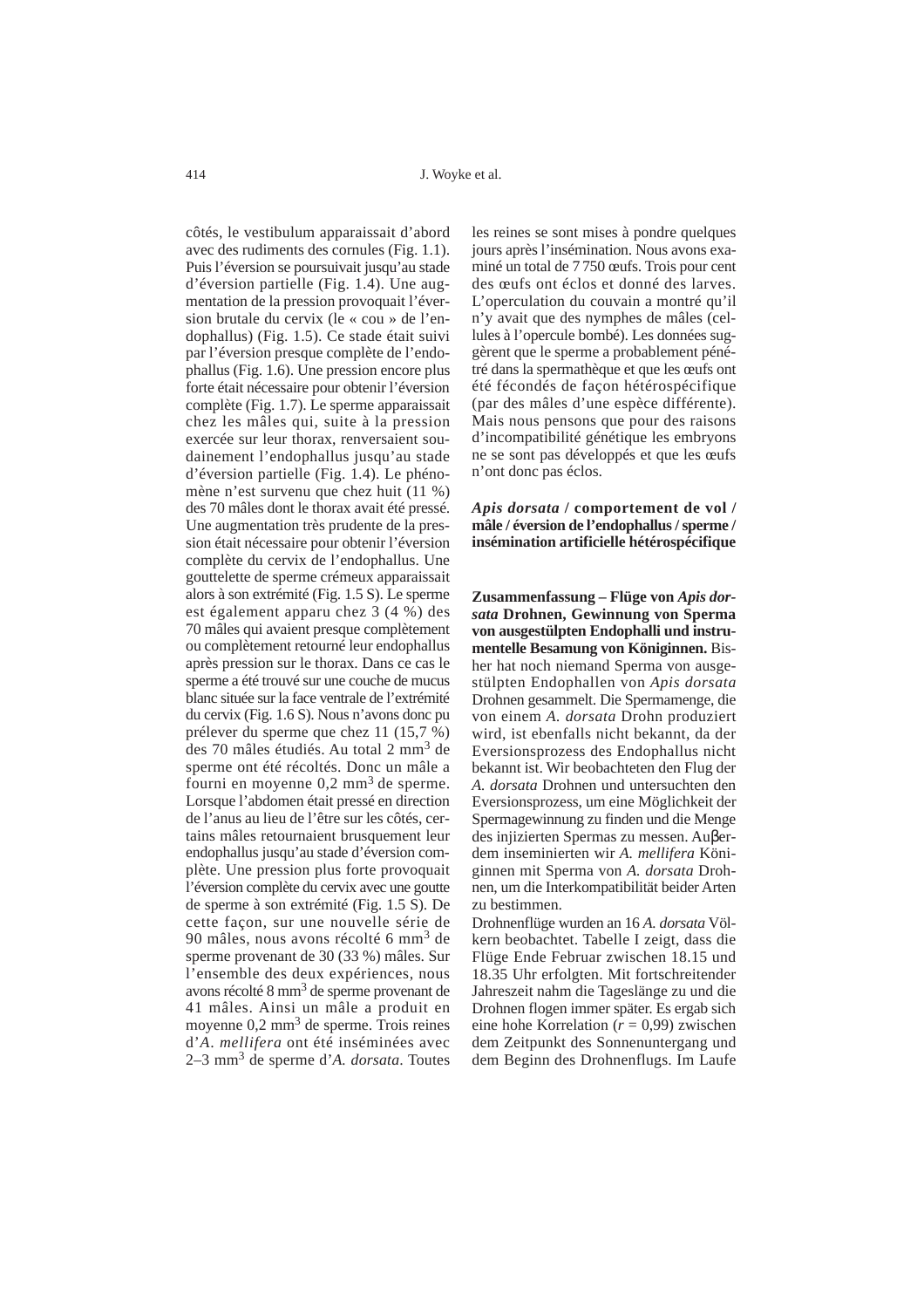von 2 Monaten verschob sich der Beginn der Flugzeit um 42 Minuten.

Die Eversion des Endophallus wurde bei mehreren Hundert Drohnen untersucht. Drohnen wurden während des Drohnenflugs in der Abenddämmerung gefangen. Der Thorax oder der Hinterleib wurden gedrückt, wobei der Druck allmählich verstärkt wurde. Das Sperma wurde mit einer Spritze für instrumentelle Besamung mit kalibrierter Spitze aufgenommen. Nach Druck auf den Thorax erfolgte eines von 3 Phänomenen: (1) keine Eversion des Endophallus, (2) partielle Eversion, oder (3) eine fast vollständige Eversion. Wenn der Hinterleib von den Drohnen, die ihren Endophallus nicht evertiert hatten, von beiden Seiten gedrückt wurde, erschien zunächst das Vestibulum mit den Anfängen von allen 4 Cornua (Hörnchen) (Abb. 1.1). Danach ging die Eversion weiter, bis sie in einem bestimmten Stadium einer partiellen Eversion stoppte (Abb. 1.4). Bei einer weiteren Erhöhung des Druckes erfolgte eine plötzliche Eversion der Cervix (Halsstück) (Abb. 1.5). Auf dieses Stadium erfolgte meist eine fast vollständige Eversion des Endophallus (Abb. 1.6). Noch stärkerer Druck war nötig, um die vollständige Eversion zu erreichen (Abb. 1.7). Sperma wurde von Drohnen ejakuliert, die nach Druck auf den Thorax plötzlich ihren Endophallus bis zum partiell evertierten Stadium evertierten (Abb. 1.4). Von 70 Drohnen, deren Thorax gedrückt wurde, erfolgte dieses Phänomen nur bei 8 (11 %). Sehr vorsichtige Erhöhung des Druckes war nötig, um die komplette Eversion der Cervix zu erreichen. Ein kleiner Tropfen von cremigen Sperma erschien an deren Ende (Abb. 1.5 S). Sperma wurde auch bei 3 (4 %) von 70 Drohnen erhalten, die ihren Endophallus fast vollständig oder vollständig evertierten, nachdem ihre Thoraces gedrückt wurden. In diesem Fall wurde das Sperma auf einer Schicht aus weiβem Mucus gefunden, der auf der ventralen Seite am Ende der Cervix lag (Abb. 1.6 S). Entsprechend erhielten wir von den 70 Drohnen nur Sperma von insgesamt 11 (15,7 %).

Insgesamt wurden 2 mm<sup>3</sup> Sperma aufgenommen. Demnach trug ein Drohn im Mittel 0,2 mm3 Sperma bei. Wir entdeckten, dass einige Drohnen beim Druck auf das Abdomen in der Analregion statt von den Seiten den Endophallus plötzlich bis zur partiellen Eversion austülpten. Weitere Erhöhung des Drucks führte zu einer vollständigen Eversion mit einem Spermatropfen an der Spitze (Abb. 1.5 S). Auf diese Weise sammelten wir von der nächsten Serie mit 90 Drohnen 6 mm<sup>3</sup> Sperma von 30 Insekten (33 %). Insgesamt sammelten wir in beiden Versuchen 8 mm<sup>3</sup> von 41 Drohnen. Demnach produziert ein Drohn im Mittel 0,2 mm3 Sperma. Drei *Apis mellifera* Königinnen wurden mit 2–3 mm<sup>3</sup> *A. dorsata* Sperma besamt. Alle Königinnen begannen einige Tage nach der Besamung mit der Eilage. Insgesamt wurden 7750 Eier untersucht. Larven schlüpften bei 3 % der Eier. Nachdem die Zellen verdeckelt waren, wurden nur Drohnenpuppen gefunden. Diese Daten lassen vermuten, dass das Sperma vermutlich in die Spermatheka eindrang und die Eier heterospezifisch befruchtet wurden. Wir ziehen jedoch in Betracht, dass auf Grund genetischer Incompatibilität die Embryonen sich wahrscheinlich nicht entwickelten.

## **Drohnen / Drohnenflugzeit / Eversion des Endophallus / Sperma / instrumentelle Besamung /** *Apis dorsata*

#### **REFERENCES**

- Koeniger G., Koeniger N., Tingek S. ( 1996) Interspezifische instrumentelle Besamung von *Apis cerana* Fabricius, 1793, *Apis koschevnikovi* Buttel-Reepen, 1906 und *Apis dorsata* Fabricius, 1793, Apidologie 27, 302–304.
- Koeniger G., Koeniger N., Tingek S., Kalitu A. (1998) Vorläufiger Bericht über mit instrumentaller Insemination erzeugte Hybriden zwischen *Apis cerana* Fabricius, 1793 und *Apis koschevnikovi* v. Buttel-Reepen 1906, Apidologie 29, 462–463.
- Koeniger G., Mardan M., Ruttner F. (1990) Male reproductive organs of *Apis dorsata,* Apidologie 214, 161–164.